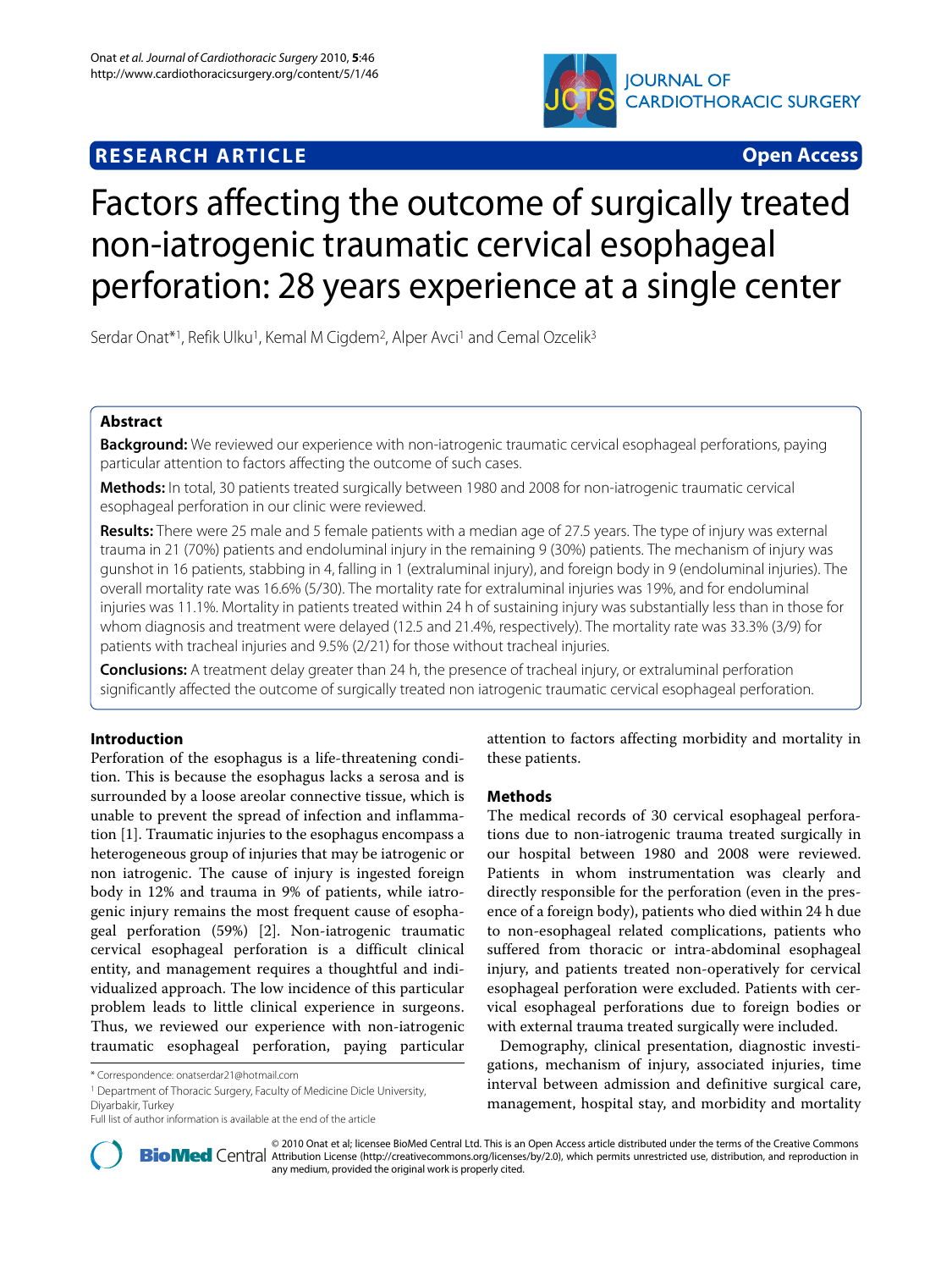rates were evaluated. The time interval from occurrence of perforation to its diagnosis and treatment was categorized as early  $(< 24 h)$  or late  $(> 24 h)$ . Esophageal perforation was usually suspected on the basis of presenting signs and symptoms. All patients underwent initial plain neck and chest X-rays. When perforation was suspected, a water-soluble contrast esophagogram was performed. Due to the risk of aspiration pneumonitis, water-soluble esophagograms were not used when tracheo-esophageal fistulas were suspected. In doubtful cases, CT examination with oral contrast was performed.

The type of surgical repair performed (primary repair, drainage alone, primary repair + drainage, primary repair + buttressed by muscle, or exclusion-diversion T-tube) was recorded. Primary repair was performed by a separate two-layer closure of mucosa and muscularis, using interrupted polyglactin sutures. Tracheal repair was performed using single-layer polyglactin sutures.

Postoperative care consisted of nil per os, nasogastric tube replacement, and total parenteral or enteral nutrition. Repetitive radiologic studies were performed when necessary, depending on the patient's fever and clinical condition. A follow-up esophagogram study was done at the end of the fifth postoperative day, based on clinical condition. The same regimen was continued for 10 more days when leakage persisted. The process was repeated until the perforation sealed completely. Multi-slice CT with oral contrast was used primarily for small cervical perforations. Serum C-reactive protein (CRP) and leukocyte counts were used to evaluate the treatment model.

The  $\chi^2$  test was used for statistical analyses. Where small cell size did not warrant the use of  $\chi^2$ , Fisher's exact test was used. Data were also analyzed using Student's ttest and the Mann Whitney U-test. A *p* value < 0.05 was deemed to indicate statistical significance.

### **Results**

The study included 25 males (83%) and 5 females (17%), with a median age of 27.5 years (range, 2 71). Demographic data of all patients is summarized in Table 1. Of the 30 patients, 21 (70%) suffered from extraluminal injuries, while 9 (30%) had endoluminal perforations, due to foreign bodies. Associated injuries included tracheal injury in nine patients, hemopneumothorax in three, and spinal cord injury in one. All nine patients who had combined tracheal and esophageal injuries suffered from gunshots. Five of these nine patients with combined injuries were explored through a collar incision, while four were explored through an oblique cervical incision. The time interval between esophageal injury and treatment ranged from 4 h to 35 d. The interval between rupture and initial treatment was less than 24 h in 16 patients (53.3%) and longer than 24 h in 14 patients (46.7%).

Pain was the most common presenting symptom (26 patients, 86%). Other symptoms included dysphagia in 20 patients (66%), dysphonia in 10 (33%), and bloody regurgitation in 9 (30%). Subcutaneous emphysema was found on physical examination and appeared radiographically in 23 patients (70%). Two patients had evidence of sepsis preoperatively. Esophageal perforation was confirmed by exploration of the neck in 10 patients (33.3%). The remaining patients were diagnosed by esophagogram (15, 75%) and CT scan (5, 25%). A wide retropharyngeal space was seen on a lateral cervical roentgenogram in three patients (10%) due to abscess formation. Esophagoscopy was performed in patients with perforation due to foreign bodies. These patients had clinical evidence of esophageal injury at the time of presentation. The perforation was missed in three (16.6%) patients by esophagography. In these doubtful cases, CT examination with low-tonicity water-soluble oral contrast confirmed esophageal perforation.

Primary repair was performed in 19 patients. Surgical approaches are listed in Table 1. In 14 patients admitted to our clinic within less than 24 h, primary repair alone was performed. Sternocleidomastoides muscle flaps were used to buttress repairs in five patients (16.7%). Three patients (10%) underwent near total exclusion with cervical T-tube esophagostomy. Three patients required reoperation due to leakage; two underwent redrainage, and one underwent exclusion-T-tube esophagostomy.

Hyperalimentation was administered using total parenteral nutrition ( $n = 24$ ), nasogastric feeding tube ( $n = 3$ ), or feeding jejunostomy and gastrostomy (*n* = 3). At discharge, all patients were on a normal diet without dysphagia. The median hospital stay for all patients ranged from 5 to 99 days (median, 21.5 days). Hospital stays were twice as long in delayed patients, in those younger than 18 years of age, and in those with a gunshot injury, and were significantly longer in patients with additional injuries ( $p < 0.01$ ) and in those surgically treated with exclusion ( $p < 0.04$ ). The median hospital stay for patients with endoluminal perforation (16 days) was shorter than for those with extraluminal perforations (26 days).

Five of the patients required tracheostomies (permanent tracheostomy in one). The overall morbidity rate was 43.3% (13 patients). Complications included sepsis in five, anastomotic leakage in three, wound infection in three, pneumonia in one, and injury of nervus laryngeal recurrentis in one patient. The morbidity rate was significantly higher in patients with gunshot injuries (*p* < 0.001) and tracheal injuries ( $p < 0.001$ ), and was two times higher in male patients.

The overall mortality rate was 16.6% (5 patients; Table 2). The mortality rate in patients with associated tracheal injuries was significantly higher than in those with no tra-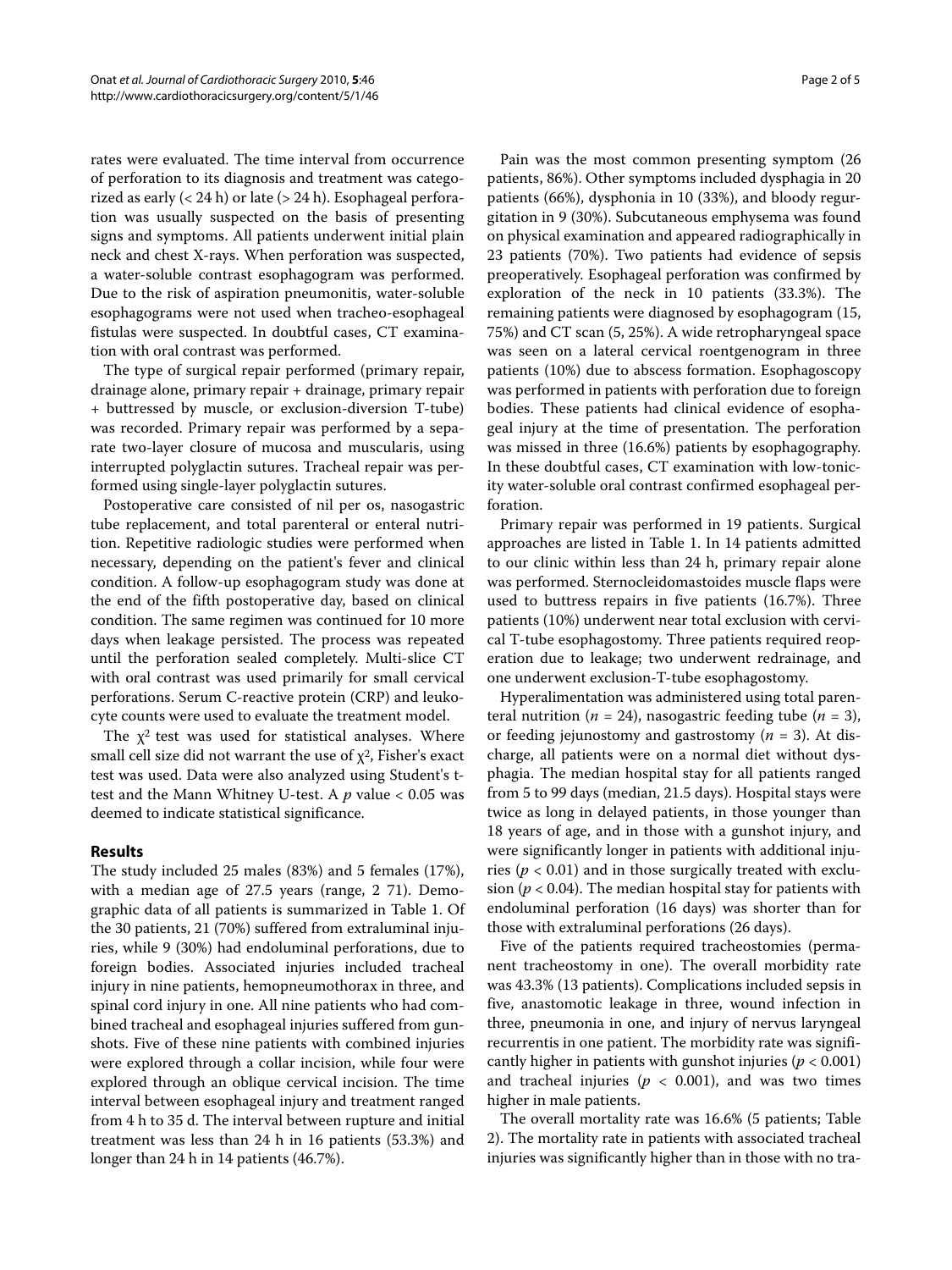| <b>Factors</b>           | <b>Overall</b><br>$(n = 30)$<br>n (%) | <b>Mortality</b><br>$(n = 5)$<br>n (%) | P         | <b>Morbidity</b><br>$(n = 13)$<br>n (%) | p         | Hospital<br>stay<br>(median<br>day) | $\boldsymbol{\mathsf{P}}$ |
|--------------------------|---------------------------------------|----------------------------------------|-----------|-----------------------------------------|-----------|-------------------------------------|---------------------------|
| Sex                      |                                       |                                        |           |                                         |           |                                     |                           |
| Male                     | 25(83.3)                              | 5(20)                                  | <b>NS</b> | 12 (48)                                 | <b>NS</b> | 21                                  |                           |
| Female                   | 5(16.7)                               | 0(0)                                   |           | 1(20)                                   |           | 22                                  |                           |
| <b>Presentation Time</b> |                                       |                                        |           |                                         |           |                                     |                           |
| $<$ 24 $h$               | 16(53.3)                              | 2(12.5)                                | <b>NS</b> | 7(43.8)                                 | <b>NS</b> | 15.5                                | <b>NS</b>                 |
| >24h                     | 14(46.7)                              | 3(21.4)                                |           | 6(42.9)                                 |           | 28.5                                |                           |
| Mechanism of injury      |                                       |                                        |           |                                         |           |                                     |                           |
| Gunshot                  | 16(53.3)                              | 4(25)                                  | <b>NS</b> | 12(75)                                  | 0.001     | 27                                  | <b>NS</b>                 |
| Stab                     | 4(13.3)                               | 0(0)                                   |           | 0(0)                                    |           | 20                                  |                           |
| Fall                     | 1(3.3)                                | 0(0)                                   |           | 0(0)                                    |           | 12                                  |                           |
| Foreign body             | 9(30)                                 | 1(11.1)                                |           | 1(11.1)                                 |           | 16                                  |                           |
| Associated injury        |                                       |                                        |           |                                         |           |                                     |                           |
| Present                  | 13(43.3)                              | 3(23.3)                                | <b>NS</b> | 11(85)                                  | 0.001     | 35                                  | 0.01                      |
| Absent                   | 17(56.7)                              | 2(11.8)                                |           | 2(11.8)                                 |           | 15                                  |                           |
| Tracheal injury          |                                       |                                        |           |                                         |           |                                     |                           |
| Present                  | 9(30)                                 | 3(33.3)                                | <b>NS</b> | 9(100)                                  | 0.001     | 35                                  | 0.01                      |
| Absent                   | 21(70)                                | 2(9.5)                                 |           | 4(19)                                   |           | 16                                  |                           |
| Type of injury           |                                       |                                        |           |                                         |           |                                     |                           |
| Extraluminal             | 21(70)                                | 4 (19)                                 | <b>NS</b> | 12(57.1)                                | <b>NS</b> | 26                                  | <b>NS</b>                 |
| Endoluminal              | 9(30)                                 | 1(11.1)                                |           | 1(11.1)                                 |           | 16                                  |                           |
| Age                      |                                       |                                        |           |                                         |           |                                     |                           |
| ${\leq}18$               | 8(26.6)                               | 1(12.5)                                | <b>NS</b> | 4(50)                                   | <b>NS</b> | 44                                  | <b>NS</b>                 |
| $>18$                    | 22(73.4)                              | 4(18.2)                                |           | 9(41)                                   |           | 21                                  |                           |
| Surgical Approach        |                                       |                                        |           |                                         |           |                                     |                           |
| Primary repair           | 19(63.3)                              | 2(10.5)                                |           | 8(42.1)                                 | <b>NS</b> | 16                                  | <b>NS</b>                 |
| Drainage alone           | 8(26.6)                               | 3(37.5)                                | <b>NS</b> | 4(50)                                   | <b>NS</b> | 21.5                                | <b>NS</b>                 |
| Exclusion                | 3(10)                                 | $\frac{1}{2}$                          |           | 1(33.3)                                 | <b>NS</b> | 65                                  | 0.04                      |

# **Table 1: Demographic data of all 30 patients, (NS: Non significant)**

cheal injury. Although not statistically significant, mortality in patients treated within 24 h of sustaining injury was substantially less than in those for whom diagnosis and treatment were delayed. Three patients with delayed treatment died. Of those with gunshot wounds, two were referred to our institution by another hospital. The cause of delayed treatment was delayed presentation in one patient who had ingested a foreign body. The mortality rate was four times higher in patients with gunshot injuries, and three times higher in patients who underwent drainage alone as a surgical treatment. All patients who died had sepsis and multi-organ failure after the development of mediastinitis.

#### **Discussion**

The most common cause of esophageal perforation is instrumentation; trauma covers only 10% of cases [\[3](#page-4-2)[,4](#page-4-3)]. Although traumatic esophageal perforation is rare, its management is a challenge for thoracic surgeons. Penetrating esophageal trauma occurs primarily in the cervical esophagus [[5\]](#page-4-4). Sheely et al. performed a 22-year study involving over 700 patients with penetrating neck trauma, and found 39 patients (5.5%) with cervical esophageal injuries [\[6](#page-4-5)]. In our series, 66% of cervical esophageal perforations were due to penetrating cervical injuries. Ingestion of foreign bodies can result in perforation in areas of anatomic narrowing, such as the cricopharyn-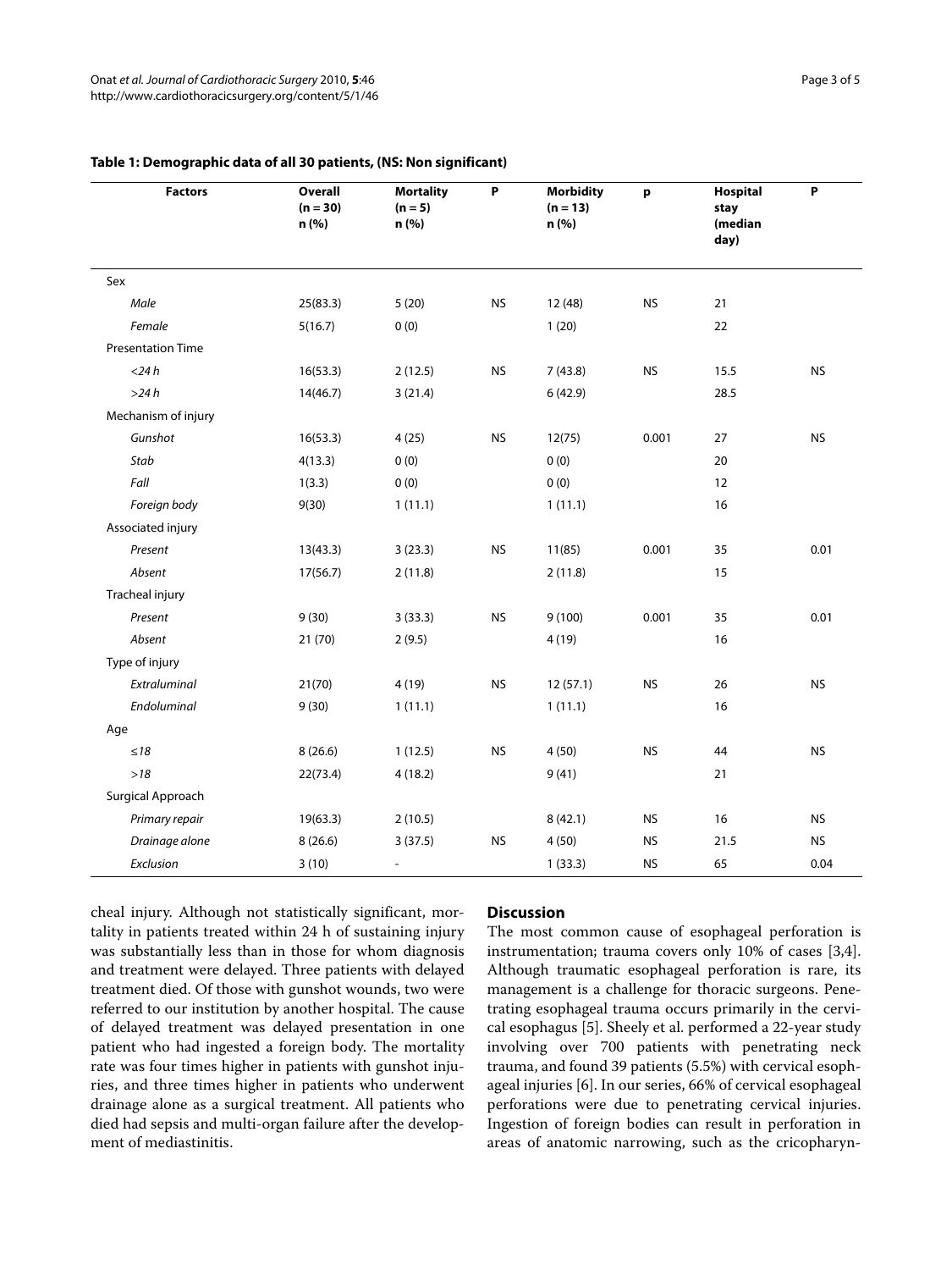|   | <b>Etiology</b> | <b>Time interval for</b><br>treatment | <b>Tracheal injury</b> | <b>Type of treatment</b>       |
|---|-----------------|---------------------------------------|------------------------|--------------------------------|
|   | Gunshot         | > 24 h                                | Present                | Primary suture and<br>drainage |
| 2 | Gunshot         | $<$ 24 h                              | Absent                 | Primary suture                 |
| 3 | Gunshot         | $<$ 24 h                              | Present                | Drainage                       |
| 4 | Gunshot         | >24 h                                 | Present                | Drainage                       |
|   | Foreign body    | > 24 h                                | Absent                 | Drainage                       |

#### **Table 2: Features of patients who died**

geus, the impingement of the aortic arch and left main stem bronchus, and the distal esophagus just proximal to the lower esophageal sphincter [\[2](#page-4-1)]. In our series, 30% of patients suffered from ingestion of a foreign body.

Diagnosis of esophageal perforation can be missed if the surgeon overlooks its possibility. Plain film findings vary, based on the location and cause of the perforation, as well as on the interval between injury and radiographic examination [[7\]](#page-4-6). Emphysema of the neck is common after cervical perforation and can be detected clinically in 60- 95% of patients [\[7](#page-4-6)]. We observed emphysema in 70% of our patients. The presence of cervical emphysema is suggestive of a perforated esophagus and warrants further diagnostic study with contrast esophagography. The esophagogram is considered the best method for detecting esophageal perforation. Esophagograms can produce false negative results, at a rate of 10-25% [[8\]](#page-4-7). Of our patients, 60% underwent esophagograms; of these, 16.6% of the results were false negatives. Computed tomographic findings suggestive of esophageal perforation include air in the mediastinal soft tissue surrounding the esophagus, abscessed cavities adjacent to the esophagus, and the presence of an actual communication between air-filled esophagus, and an adjacent mediastinal or paramediastinal air-filled collection [\[9](#page-4-8)]. Additionally, CT is particularly useful in follow-up after the initiation of therapy [[10\]](#page-4-9). In our series, CT revealed cervical perforations that had been misdiagnosed by esophagography in three patients. We suggest that CT esophagography is the best diagnostic tool for the evaluation of suspected esophageal perforation. For penetrating trauma, it is very important to establish the trajectory of injury. Diagnosis and treatment was established in 10 of our patients by neck exploration.

Early and prompt surgical intervention remains the mainstay for treatment of cervical esophageal perforation [[11,](#page-4-10)[12\]](#page-4-11). The goal of treatment must be to prevent further soilage from the perforation, to eliminate infection produced by soilage, to restore the integrity and continuity of the gastrointestinal tract, and to restore and maintain adequate nutrition [\[4\]](#page-4-3). Primary closure, with or without tissue reinforcement, is the preferable and most fre-

quently used approach for surgical management of esophageal perforations [[4\]](#page-4-3). Primary repair was performed in 63.3% of the patients in our series. Classic teaching cites time from perforation to diagnosis as a predictor of outcome, and various series have identified the first 24 h as an acceptable interval for successful primary repair [[13\]](#page-4-12). Historically, the use of primary repair following a delay in diagnosis of greater than 24 h has been found to be associated with increased mortality [\[14](#page-4-13)]. However, some surgeons have recently attempted primary repair, regardless of the interval between the injury and intervention [\[15](#page-4-14)-[17](#page-4-15)]. The severe contamination and inflammation that result from delayed treatment of esophageal perforation may preclude primary repair at the time of diagnosis [[2\]](#page-4-1). We advocate drainage and primary suturing, if possible, for late presentations.

Because leakage after suture repair is a frequent occurrence, closure should be supported by a local tissue flap [[4\]](#page-4-3). Sternohyoid, sternothyroid, or sternocleidomastoid muscles may be used to create the flap [\[3](#page-4-2)]. We used a sternocleidomastoid muscle flap for cervical perforations in five patients, and all survived.

If the esophageal leak is large and puts the tracheal repair in jeopardy, the salivary stream can be diverted with a "spit fistula," or T-tube. Reconstruction of the esophagus can be done after the tracheal repair has healed [[3\]](#page-4-2). Some investigators have reported successful clinical outcomes with the use of esophageal exclusion and diversion techniques for the treatment of esophageal perforation following late diagnosis and extensive contamination [\[18](#page-4-16)]. In our series, three patients were treated using this approach However, this technique should be reserved for those patients in whom other approaches are not feasible [[4\]](#page-4-3).

Weiman et al. pointed out that penetrating trauma causes perforations primarily in the cervical esophagus, and morbidity is usually due to associated injuries, such as tracheal injuries [[3\]](#page-4-2). In our series, morbidity and mortality were high in patients who suffered from penetrating injuries. Additionally, mortality in patients who had concomitant tracheal injury was higher than in those without tracheal injury (33.3 and 9.5%, respectively). Associated